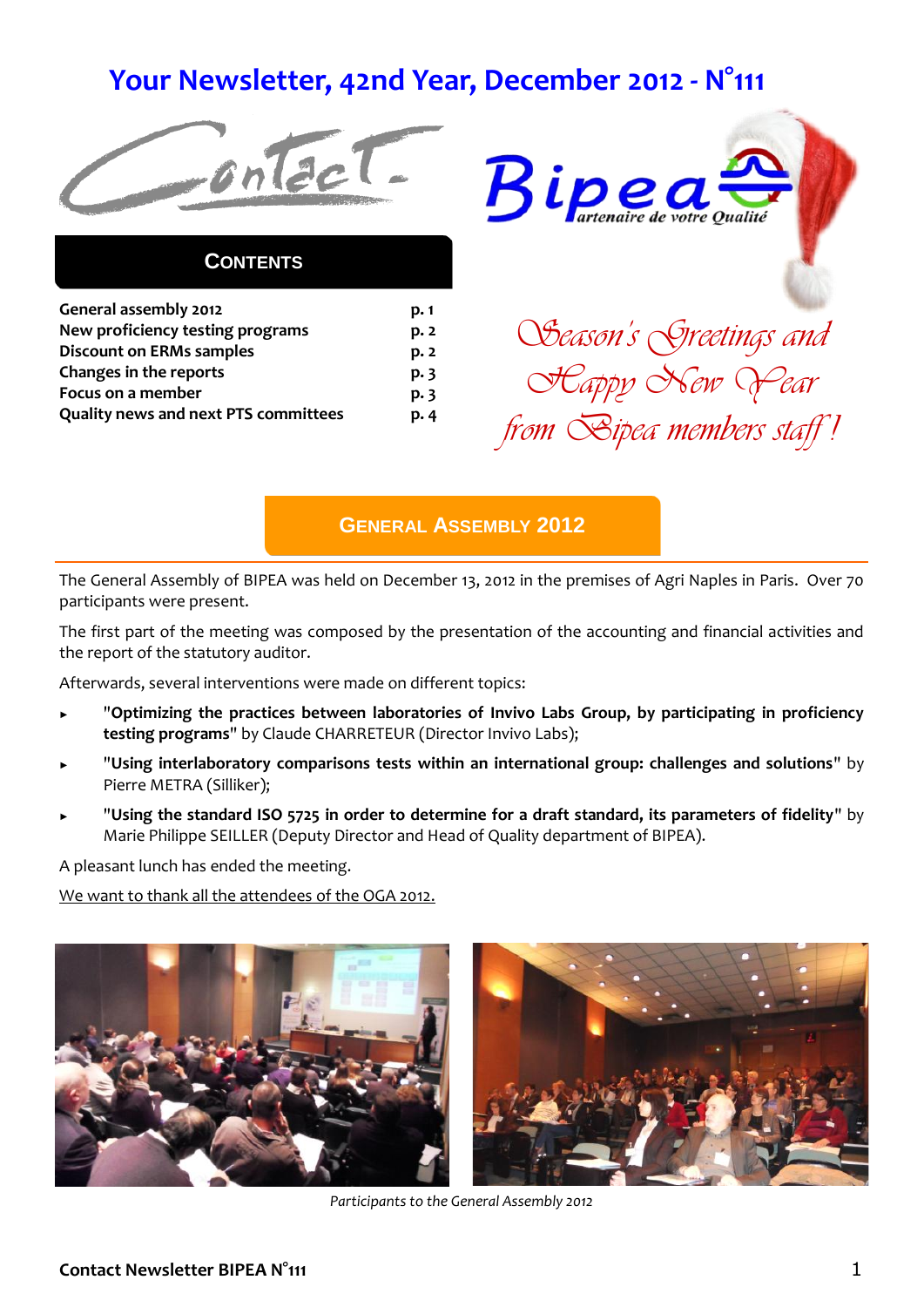

# **NEW PROFICIENCY TESTING PROGRAMS**

# **40 - Detection and quantification of GMOs and DNA**

The Committee decided to split the PTS 40 in two different options:

- ► 40a Detection and quantification of GMOs
- 40b Detection and quantification of DNA

Each option is composed by three rounds (December 2012, March and June 2013), and two samples will be sent per round. This division aims to better meet the request of the members.

# **31c - Mycotoxins : Baby food**

A new proficiency test on Mycotoxins is currently running (December 2012). Around thirty participating laboratories received a sample of baby food with spiking levels in agreement with the maximum levels for baby foods and young children (according to the Regulation EC 1881/2006).

The parameters of this PTS are: Aflatoxins (B1, B2, G1, G2), Ochratoxin, Deoxynivalenol, Zearalenone, Fumonisins, T2-HT2, Nivalenol.

Please note that the deadline to register for this PTS is now over.

# **51f - Microbiology on fruits juice: Yeasts and moulds enumeration**

A new proficiency test on Fruits Juice is planned on February 2013. The objective of this PTS is to quantify yeasts and moulds on a real sample of fruits juice.

Deadline to take part in this test is February, 1st 2013.

# **51g - Microbiology on semi-solid agar: Multiple parameters enumeration**

A new interlaboratory comparisons program is scheduled on April 2013. This PTS will permit to detect several parameters on semi-solid Agar: *Bacillus cereus, Total coliforms, Thermotolerant coliforms, Clostridium perfringens, Enterobacterias, Escherichia coli, Total flore, Listeria monocytogenes, Staphylococcus aureus.*  Deadline to participate in this program is March, 15 2013.

## **69 - Wheat: French traditional bread**

Following the request of our members, a new PTS is set up, which covers grains and milling domain. This program will be composed with two rounds: the first one is planned on February 2013 and the second one, on May 2013. Participating laboratories will receive for each round, a wheat sample of 4 kg. Grinding should be carried out in accordance with BIPEA BY 102 D directive and baking according to NF V03-716 French standard. Deadline to register is January 15, 2013.

*In order to register to our program or for further information, please contact our sales department by phone +33.1.47.33.91.65 or by email: shellali@bipea.org .*

# **SPECIAL DISCOUNTS ON ERMS SAMPLES: UNTIL 20% OFF !!!**

Dear members,

A promotional offer on External Reference Material samples, has been launched on December 5, 2012 and covers the following programs:

- Grains and Milling: PTS « 01 Common wheat » ; « 02 Flour alveograph » ; « 09 Moisture determination » ; « 25 - Flour farinograph and mixolab » ; « 47 - French bread making test » ; « 40 - GMOs and DNA ».
- ► **Feeds**: PTS « 13 Animal feeds » and « 42 Premix ».
- ► **Food and food contaminants**: PTSs « 19 Pesticides » ; « 20 Dietary products » ; « 21 Fats and oils » ; « 31 Mycotoxins » ; « 32 - Trace elements ».
- ► **Soils and fertilizers**: PTS « 15 Soils analysis » ; « 24 Mineral fertilizer » ; « 45 Organic fertilizer ».

Until January 16, 2013, benefit from 10% discount for an order for 4 to 9 samples and 20% discount for an order of 10 samples and more. *(this offer is only valid for samples prior to 2012)*.

#### *STOCKS ARE LIMITED !!!*

# **Contact Newsletter BIPEA N°111** 2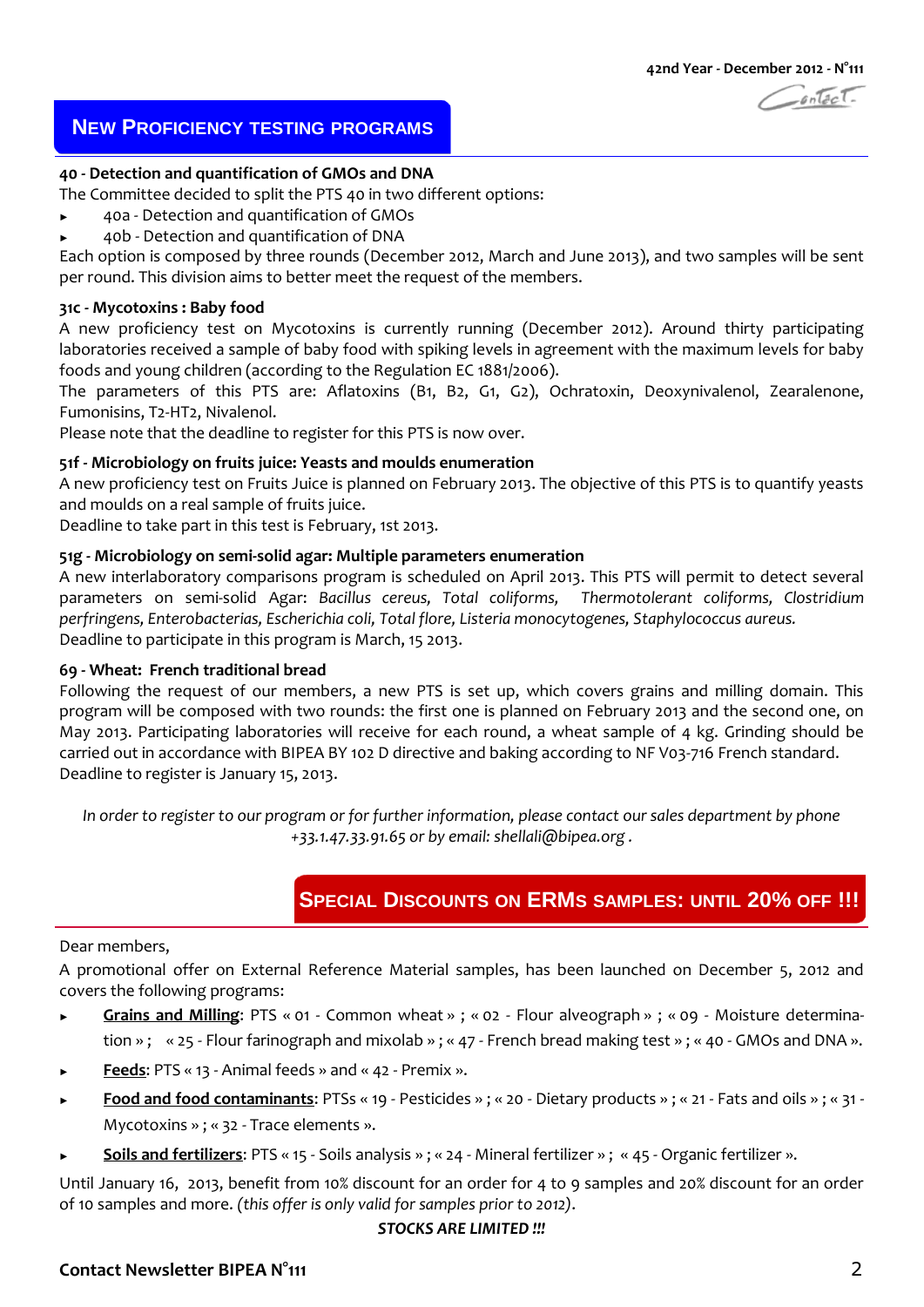$-$ entact-

Maybe you noticed some changes in your reports of interlaboratory comparisons since September 2012.

In fact, in order to offer you a complete, structured and well organized reports, some elements have been added and others removed.

The main change concerns the calculation of z-score. Now, z-score is not calculated from laboratories dispersion (s\*), but based on the SDPA (Standard Deviation for Proficiency Assessment or standard deviation for proficiency assessment) which corresponds to 1/2 of tolerance value.

This permits to harmonize the proficiency assessment, by underlining the individual results and the z-score which was not previously the case and was a source of misunderstanding for some participating laboratories.

Now in the reports, you can notice that:

- There is a new information in the tables of results: SDPA (Standard Deviation for Proficiency Assessment), characteristic of dispersion related to the evaluation of the results, as defined in ISO 13528.
- The statistical parameters related to total population (pCA, x\*tot, s\*tot, ptot, pINC, pNO) were removed.
- z-score is now calculated as follows:  $(x X) / SDPA$  with:
	- $x =$  laboratory result  $X =$  assigned value SDPA = standard deviation for proficiency assessment.
- In order to meet the requirements of the standard ISO/CEI 17043, a special note concerning the appeal procedure for performance evaluation has been introduced: *« Each participant can appeal against the evaluation of its performance by email to the following address: statistiques@bipea.org »*.

For your information, please note that we set up a booklet « Focus on the interlaboratory comparisons report ». This guide helps you in understanding the report. If you want to receive it, do not hesitate to contact us: shellali@bipea.org .

# **FOCUS ON A MEMBER**

*As usual, we offer a focus on a laboratory member of our association. This publication is made with the prior agreement of the person interviewed . Today, the focus is on Delphine MAGARD, from «Neogen Europe Ltd» in Scotland (UK).*

#### *What can you tell us about your laboratory ?*

*Neogen Europe Ltd, the European subsidiary of Neogen Corporation, is a high technology business dedicated to the development and marketing of novel diagnostic kits. These kits focus on topical concerns about the quality and safety of food and agricultural products, from the quality of seed that goes into the ground, right through the chain to the safety of fully processed food products.* 

*Since 2003, Neogen Europe Ltd has grown very rapidly as we have focused on the demands of the European market.* 

*Neogen Europe Ltd is an R & D and production centre in its own right with a development pipeline of products for food safety and plant disease of particular relevance to the challenges faced by the European agri-food industries.* 

*Our Technical Support laboratory was set up in 2006, to offer technical support to our expanding customer base in our full range of Mycotoxin and Allergen detection kits and products.* 

#### *What are the activities of your laboratory ?*

*Our laboratory offers a comprehensive range of technical support to new and existing customers in the use of the full range of Neogen products for Food safety. Including matrix validations, adapting techniques and protocols to meet specific customer requirements, troubleshooting customer issues and problems. As well as offering training in the use of our product range both internally to sales personnel and to customers.*

#### *When did you first register for BIPEA PTS ?*

*BIPEA PTS was originally conducted as part of our contract services laboratory, however as of September 2012 it was decided that this work was a better fit for the activities of our Technical support group and this work was transferred.* 

#### *What role do BIPEA PTS play in your quality program ?*

*Participation in the BIPEA PTS programme allows us to continually monitor the performance of our range of Mycotoxin testing solution to ensure that we are aware of impending issues with different products. It also provides a very useful database of validated matrices to demonstrate the suitability of our products for use with a wide range of different sample matrices. Moreover, it provides useful data to customers (and potential customers) to show the suitability of our kits to address their requirements* 

#### *How different are BIPEA PTS from those of its competitors ?*

*The amount of sample supplied allows us to use the samples for a wide range of different purposes and as a source of reference material for future kit development. It is also use-*

*ful in addressing some customer issues with kit performance. The fact to have a wide range of different toxins within a single sample package allows multiple testing/validation on a single matrix.* 



#### *In conclusion would you like to add anything?*

*The BIPEA PTS samples provide a very useful resource for product validations and development of kits and products.*